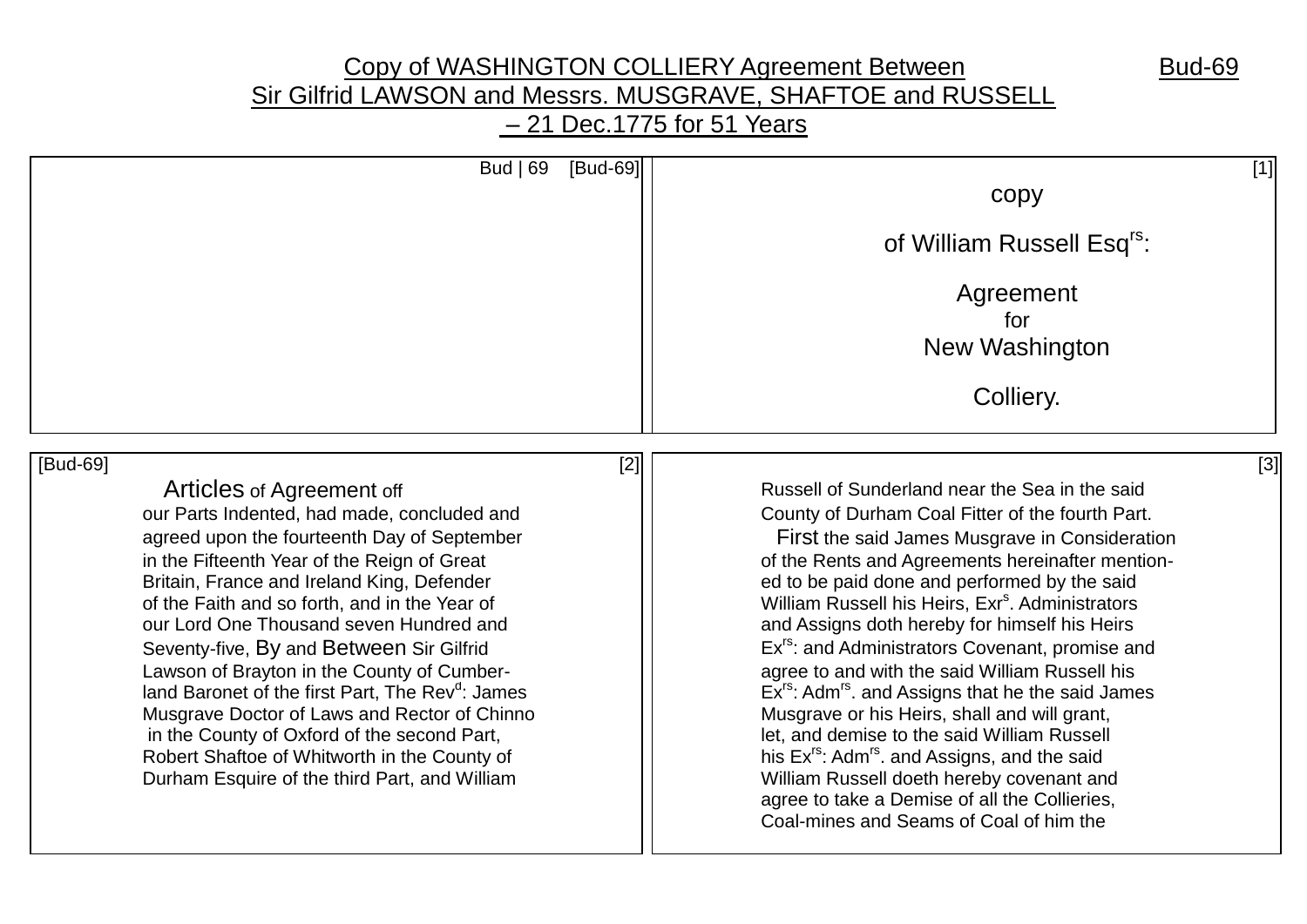| [Bud-69] | lying and being within and under or which may be soon<br>wrought and gotten out of all or any of the ancient<br>inclosed Freehold Lands of him the said Ja <sup>s</sup> . Musgrave,<br>Habendum.<br>From Dec: $21^{st}$ : 1775 for a Term of<br>51 Years. | $[4]$<br>said James Musgrave * situated and lying within<br>the Manor and Township of Washington in the<br>said County Durham on the South and South<br>West Sides of a certain Tract of Land lately<br>divided and inclosed called Washington Common,<br>and some other Closes and Grounds on the North<br>Side of the said Washington Common adjoining<br>to the common Highways there, as the same are<br>intended to be described and delineated by a<br>Plan or Survey to be made thereof, with all<br>usual and necessary Liberties, Privileges and<br>Powers for the Winning, Working, Leading, Taking<br>and Carrying away the said Collieries and Coals<br>in and through the several Lands and Grounds |
|----------|-----------------------------------------------------------------------------------------------------------------------------------------------------------------------------------------------------------------------------------------------------------|------------------------------------------------------------------------------------------------------------------------------------------------------------------------------------------------------------------------------------------------------------------------------------------------------------------------------------------------------------------------------------------------------------------------------------------------------------------------------------------------------------------------------------------------------------------------------------------------------------------------------------------------------------------------------------------------------------------|
|          |                                                                                                                                                                                                                                                           | under which the same do lie; To hold from<br>the twenty-first Day of December now next                                                                                                                                                                                                                                                                                                                                                                                                                                                                                                                                                                                                                           |
| [Bud-69] |                                                                                                                                                                                                                                                           | [5]<br>ensuing the Term of fifty-one Years, subject<br>to the Power of Determining the same sooner as<br>hereinafter is mentioned at and under the certain                                                                                                                                                                                                                                                                                                                                                                                                                                                                                                                                                       |
|          | James Musgrave Esq <sup>rs</sup> . certain Rent for his own<br>Free-hold to be 300 £, a Year.                                                                                                                                                             | Rent of three Hundred Pounds a Year, and<br>the Tentale Rent of Twenty-five Shillings per                                                                                                                                                                                                                                                                                                                                                                                                                                                                                                                                                                                                                        |
|          | Rent Days – June $24^{th}$ and Dec <sup>r</sup> . 21 <sup>st</sup> .                                                                                                                                                                                      | Tenn for the High-main Coal, and Twenty-Shillings<br>Per Ten for the other Seams, each Ten to consist<br>of Four Hundred and forty Coal Bolls, and each                                                                                                                                                                                                                                                                                                                                                                                                                                                                                                                                                          |
|          | High-main Coal 25 <sup>s</sup> / 0 <sup>d</sup> P. Tenn.<br>all other Seams $-20s/ 0$ P. d <sup>o</sup> .                                                                                                                                                 | Boll thirty-six Gallons Winchester Measure, the<br>said Rents to be payable to the said James Musgrave<br>his Heirs or Assigns half Yearly on the Twenty-fourth                                                                                                                                                                                                                                                                                                                                                                                                                                                                                                                                                  |
|          | Tenn to be 440 Bolle of 36 Gallons<br>each.                                                                                                                                                                                                               | Day of June and the twenty-first Day of December<br>in every Year, but no Rent to be paid for the<br>first three Years of the said Term, other than the<br>Tentale Rent for the Coals which the Lessee shall<br>actually work and Lead from the said Coal-mines                                                                                                                                                                                                                                                                                                                                                                                                                                                  |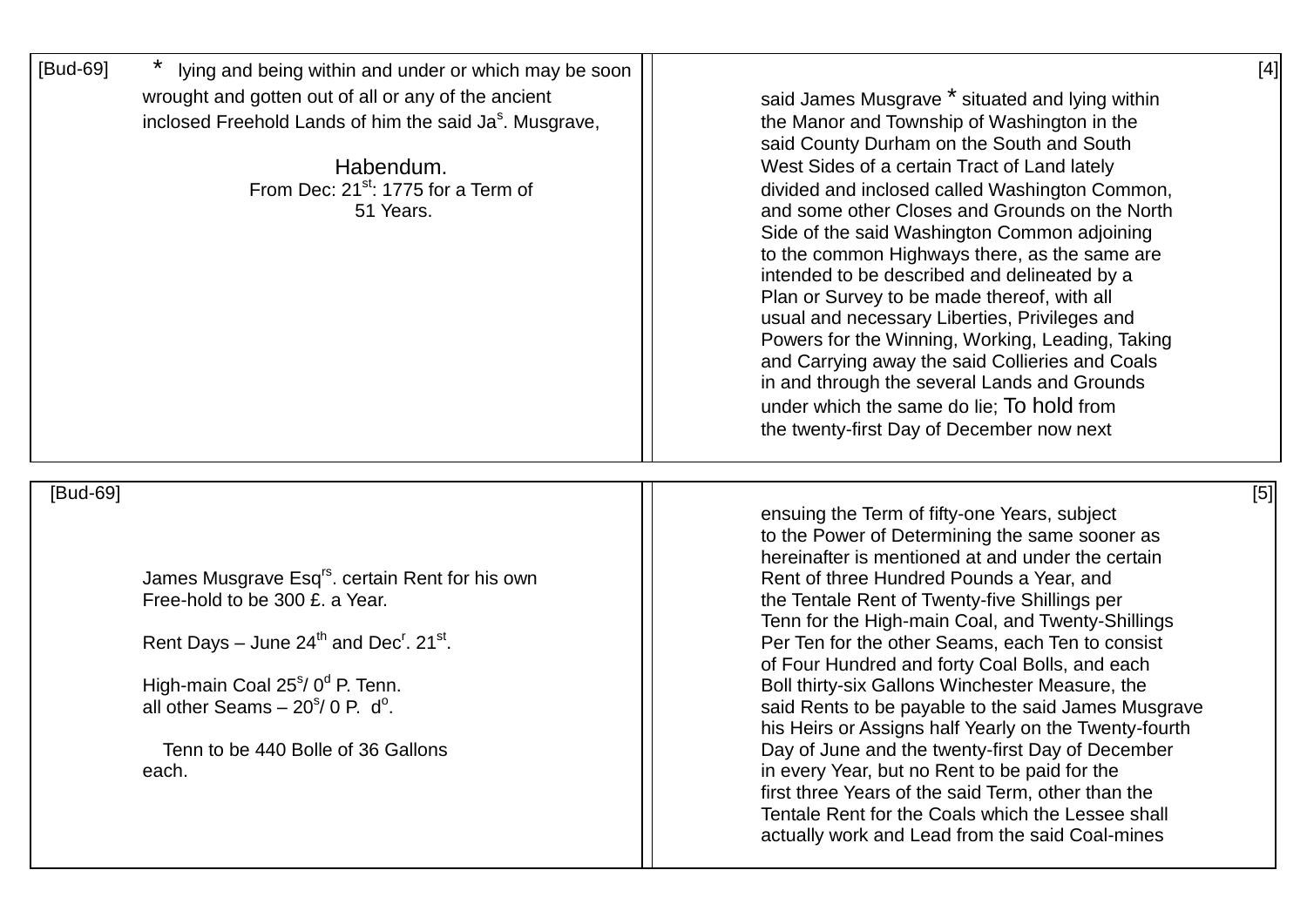| [Bud-91]<br>The Lessee has power to give up at the Ends<br>of the $10^{th}$ . $20^{th}$ . $30^{th}$ & $40^{th}$ Years, on 12 Months<br>Notice. - | [6]<br>determine the Term of fifty one Years on expending<br>five Thousand Pounds in Endeavouring to Win<br>the said Colliery, and the Colliery and Coal-mines<br>under the said Washington Common hereinafter<br>agreed to be demised to the said William Russell<br>by the said Washington Common hereinafter<br>agree to be demised to the said William Russell<br>by the said Sir Gilfrid Lawson, James Musgrave,<br>and Robert Shaftoe, and the Colliery and Coal<br>Mines under the separate Grounds of the said<br>Robert Shaftoe hereinafter agreed to be demised<br>by the said Robert Shaftoe to the said William<br>Russell or at the End of the Tenth, Twentieth,<br>Thirtieth or Fortyeth Years of the Term, of the<br>Lessee shall think proper upon giving twelve<br>Months Notice: The Lessee to make Satisfaction<br>for all damages, Waste and Spoil of Ground which<br>may be occasioned by the Winning and Working<br>the said Coal-mines, Leading and Taking away |
|--------------------------------------------------------------------------------------------------------------------------------------------------|----------------------------------------------------------------------------------------------------------------------------------------------------------------------------------------------------------------------------------------------------------------------------------------------------------------------------------------------------------------------------------------------------------------------------------------------------------------------------------------------------------------------------------------------------------------------------------------------------------------------------------------------------------------------------------------------------------------------------------------------------------------------------------------------------------------------------------------------------------------------------------------------------------------------------------------------------------------------------------------|
| [Bud-69]<br>Damages to be paid at the Rate of 40 <sup>sh</sup> . P. Acre<br>yearly.                                                              | $[7]$<br>the said Coals, $\sim$ or> using or exercising any of the<br>Liberties and Privileges to be granted by the said<br>Lease, after the Rate of Forty Shillings a Year<br>for every Acre of Ground which shall be so wasted<br>Spoiled or Damaged, to be paid yearly during the<br>Term, or so long as the Ground shall be continued<br>to be used or employed by the Lessee, or until the<br>same shall be Levelled and made fit for Plowing<br>at the Cost and Charges of the Lessee.<br>Secondly, the said Sir Gilfrid Lawson, James<br>Musgrave, and Robert Shaftoe, in the Consideration<br>of the Rents and Agreements hereinafter mentioned<br>to be paid done and performed by the said William<br>Russell his Heirs, Ex <sup>r</sup> . Administrators & Assigns                                                                                                                                                                                                          |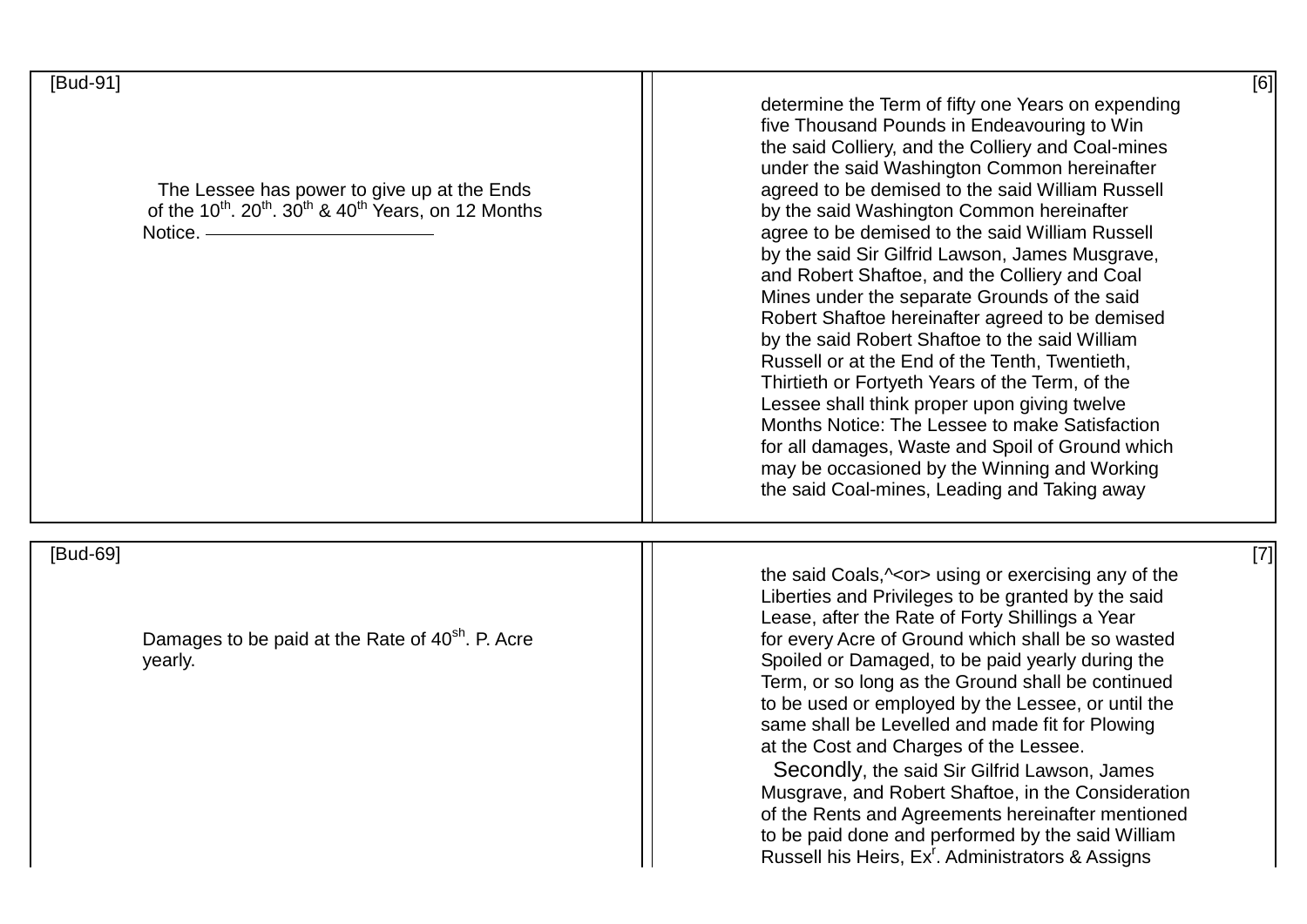do hereby for themselves severally, and not jointly, and for their several Heirs, Ex<sup>rs</sup>: Adminis<sup>rs</sup>. and Assigns

| [Bud-69] | [8]                                                                                                                                                                                                                                                                                                                                                                                                                                                                                                                                                                                                                                                                                                                                                                                                                                                                                                                                          | [9]                                                                                                                                                                                                                                                                                                                                                                                                                                                                                                                                                                                                                                                                                                                                                                                                                                                                                                                                                        |
|----------|----------------------------------------------------------------------------------------------------------------------------------------------------------------------------------------------------------------------------------------------------------------------------------------------------------------------------------------------------------------------------------------------------------------------------------------------------------------------------------------------------------------------------------------------------------------------------------------------------------------------------------------------------------------------------------------------------------------------------------------------------------------------------------------------------------------------------------------------------------------------------------------------------------------------------------------------|------------------------------------------------------------------------------------------------------------------------------------------------------------------------------------------------------------------------------------------------------------------------------------------------------------------------------------------------------------------------------------------------------------------------------------------------------------------------------------------------------------------------------------------------------------------------------------------------------------------------------------------------------------------------------------------------------------------------------------------------------------------------------------------------------------------------------------------------------------------------------------------------------------------------------------------------------------|
|          | covenant, promise and agree to and with the said<br>William Russell his Ex <sup>rs</sup> : Adm <sup>rs</sup> . and Assigns that<br>they the said Sir Gilfrid Lawson, James Musgrave,<br>and Robert Shaftoe, respectively or their respective<br>Heirs shall and will grant let and demise to<br>the said William Russell his Ex <sup>rs</sup> : Adm <sup>rs</sup> . and Assigns<br>and the said William Russell doth hereby covenant<br>and agree to take a Demise of all the Collieries,<br>Coal-mines and Seams of Coal of them the said<br>Sir Gilfrid Lawson, James Musgrave, and under or<br>which may be won wrought or gotten out of all<br>or any Part of the said Tract of Land lately<br>divided and inclosed called Washington Common<br>within the Manor and Township of Washington.<br>aforesaid, or the Common or Waste Grounds and<br>Lanes or Highways now remaining in Common<br>and undivided with all usual and necessary | Liberties, Priviledges and Powers for the Winning<br>Working Leading Taking and Carrying away the<br>said last Mentioned Collieries, Coal-mines and<br>Lands and<br>Coals in and through the several ^ Grounds under<br>which the said lye, To hold from the said<br>twenty-first Day of December now next ensuing<br>for the Term of Fifty-one Years subject to the like<br>Power of Determining the same, And at and<br>under the like certain and Tentale Rents and<br>subject to the Considerations and Agreements<br>as are hereinbefore mentioned respecting the said<br>separate Coal-mines of the said James Musgrove<br>hereinbefore agreed to be demised to him the said<br>William Russell, the said last mentioned yearly<br>and Tentale Rents to be paid to the said Sir Gilfrid<br>Lawson, James Musgrave, and Robert Shaftoe<br>respectively or their respective Heirs or Assigns in<br>the following Proportions according their different |
|          |                                                                                                                                                                                                                                                                                                                                                                                                                                                                                                                                                                                                                                                                                                                                                                                                                                                                                                                                              |                                                                                                                                                                                                                                                                                                                                                                                                                                                                                                                                                                                                                                                                                                                                                                                                                                                                                                                                                            |
| [Bud-69] | Share of the Proprietors Specified, viz:<br>Sir Gilford Lawson, his Heirs, &c. $- - 1/4$ <sup>th</sup> Part<br>James Musgrave Esq <sup>r</sup> : &c. $\frac{1}{4}$ <sup>th</sup> , & $\frac{2}{3}$ of $\frac{1}{4}$ <sup>th</sup> . = $\frac{5}{12}$<br>Robert Shaftoe Esq': &c. $\frac{1}{4}$ th, & $\frac{1}{3}$ of $\frac{1}{4}$ th = $\frac{4}{12}$                                                                                                                                                                                                                                                                                                                                                                                                                                                                                                                                                                                      | $[10]$<br>Shares, or Parts of, and Interests in the same<br>Collieries and Coal-mines, that is to Say, to the<br>said Sir Gilfrid Lawson his Heirs or Assigns<br>one Fourth Part thereof, to the said James Mus-<br>grave his Heirs or Assigns one fourth Part and<br>two-thirds of another Fourth Part thereof, and<br>to the said Robert Shaftoe his Heirs or Assigns,<br>one fourth Part and one third of another Part<br>thereof.<br>Thirdly, the said Robert Shaftoe, in Consideration                                                                                                                                                                                                                                                                                                                                                                                                                                                                |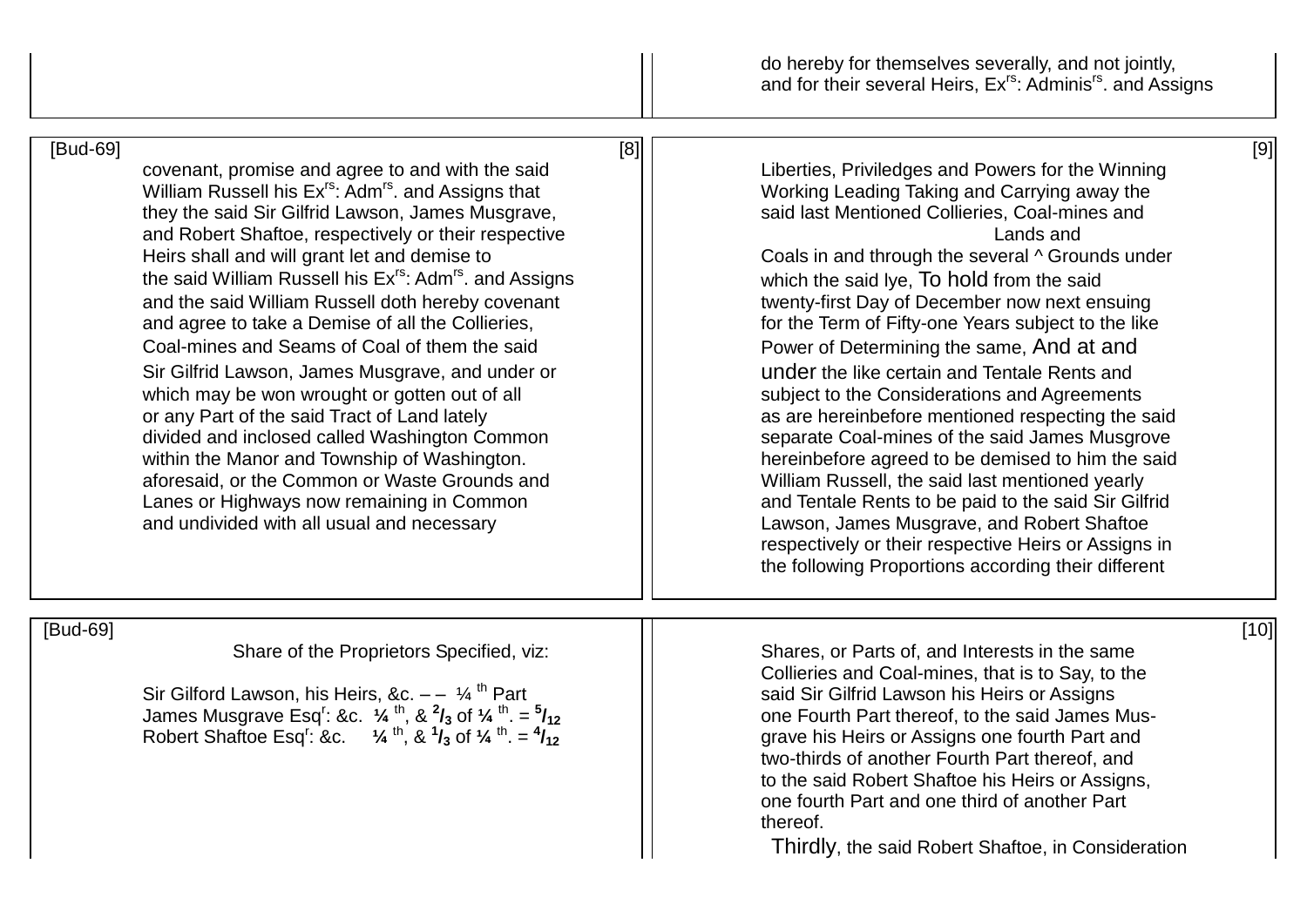|                  |                                                                                                                                                                                                                                                                                                                                                                                                                                                                                                                                                                                                                                                                                                                                                                                                                                                                           |        | of the Rents and Agreements hereinafter mentioned<br>to be paid done and performed by the said William<br>Russell his Heirs, Ex <sup>rs</sup> : Adm <sup>rs</sup> . and Assigns doth<br>hereby for himself, his Heirs, Executors & Adm <sup>rs</sup> .<br>covenant, promise and agree to and with the said<br>William Russell his Ex <sup>rs</sup> : Adm <sup>rs</sup> . and Assigns,<br>that he the said Robert Shaftoe or his Heirs                                                                                                                                                                                                                                                                                                                                                                                                                                                                                        |
|------------------|---------------------------------------------------------------------------------------------------------------------------------------------------------------------------------------------------------------------------------------------------------------------------------------------------------------------------------------------------------------------------------------------------------------------------------------------------------------------------------------------------------------------------------------------------------------------------------------------------------------------------------------------------------------------------------------------------------------------------------------------------------------------------------------------------------------------------------------------------------------------------|--------|------------------------------------------------------------------------------------------------------------------------------------------------------------------------------------------------------------------------------------------------------------------------------------------------------------------------------------------------------------------------------------------------------------------------------------------------------------------------------------------------------------------------------------------------------------------------------------------------------------------------------------------------------------------------------------------------------------------------------------------------------------------------------------------------------------------------------------------------------------------------------------------------------------------------------|
| [Bud-69]<br>N.B. | shall and will grant let and demise unto the<br>said William Russell doth hereby covenant<br>and agree to take a Demise of all the Collieries<br>Coal-mines, and the Seams of Coal of him the said<br>Robert Shaftoe lying and being within and<br>under, or which may be won wrought or gotten<br>out of certain Closes or Parcels of Ground of him<br>the said Robert Shaftoe, situated and being in<br>the Manor and Township of Washington aforesaid<br>on the North Side of the said Washington Common<br>as the same are intended to be described and deli-<br>niated by a Plan or Survey to be made thereof<br>with all usual and necessary Liberties Priviledges<br>and Powers for the Winning, Working, Leading<br>taking and Carrying away the said last mention-<br>ed Collieries, Coal-mines, and Coals in and<br>through the several Lands and Grounds under | $[11]$ | $[12]$<br>which the same do lie: To hold from the said<br>twenty-first Day of December now next ensuing<br>for the Term of Fifty-one Years, subject to the<br>Powers of Determining the same, and to the like<br>Conditions and Agreements as are hereinbefore<br><b>The</b><br>Habendum, mentioned respecting the several Coal-mines<br>of the said James Musgrave hereinbefore agreed<br>&c.<br>to be demised by him to the said William<br>Russell, and also Subject to the like Tentale<br>Rents to be paid to the said Robert Shaftoe, his<br>Heirs or Assigns half yearly as are hereinbefore<br>mentioned, but to no certain Rent.<br>Fourthly, the said Sir Gilfrid Lawson, James<br>Musgrave, and Robert Shaftoe, do hereby for<br>themselves severally, and for their several Heirs<br>Ex <sup>rs</sup> : & Adm <sup>rs</sup> . and Assigns, mutually and recipro-<br>cally covenant promise and agree to and with |
| [Bud-69]         | the other and others of them, and the Heirs, Ex <sup>rs</sup> :<br>Adm <sup>rs</sup> , and Assigns of the other and others of them,<br>[neffcec] tively, and they do hereby also severally<br>covenant, promise and agree to and with the said<br>William Russell his Ex <sup>rs</sup> : Adm <sup>rs</sup> . & Assigns, that<br>in Consideration of the several Rents hereinbefore<br>Stipulated and agreed to be paid by the said James<br>Musgrave his Heirs, Ex <sup>rs</sup> : Adm <sup>rs</sup> . or Assigns, and                                                                                                                                                                                                                                                                                                                                                    | $[13]$ | $[14]$<br>said several Collieries and Coal-mines, And<br>the said William Russell doth hereby covenant and<br>agree to take a Demise of sufficient and conveni-<br>ent Way-Leave^ <or>and Liberty of Passage and Liberty to<br/>make, and Lay, and use One or more Main Waggon<br/>Way or Waggon Ways, Bye way or Bye Ways, Branch<br/>or Branches (but none of the said Waggon Ways to<br/>exceed fourteen Yards in Breadth including the</or>                                                                                                                                                                                                                                                                                                                                                                                                                                                                              |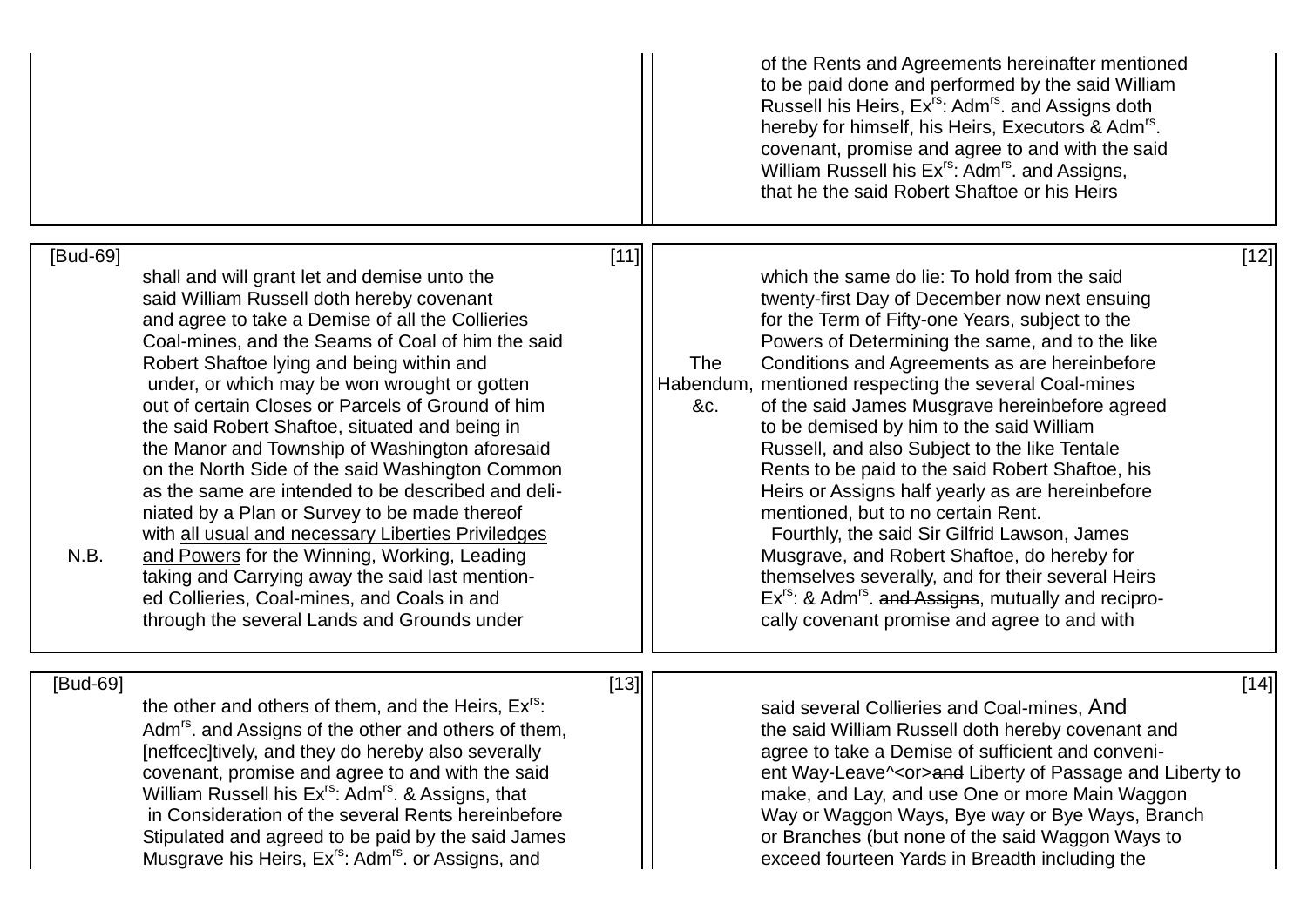to the said Robert Shaftoe his Heirs, Ex<sup>rs</sup>; Adm<sup>rs</sup>, and<sup> $\sim$ </sup> Assigns, they the said Sir Gilfrid Lawson, Fig. 2015 Cuts or Batteries shall require a greater Breadth) James Musgrave, and Robert Shaftoe respectively and to erect and make convenient Bridges, or their respective Heirs or Assigns shall and Mounts, Cuts and Batteries from the said several will by such Instrument, Ways and Means, as <br>
shall be devised and adjudged necessary & proper<br>
I shall be devised and adjudged necessary & proper shall be devised and adjudged necessary & proper grant, let and demise, unto the said William Lands of them the said Sir Gilfrid Lawson, Russell his Ex<sup>rs</sup>: Adm<sup>rs</sup>, and Assigns during the **Julian Company** James Musgrave, and Robert Shaftoe, and the

## [Bud-69] [15]

<sup>1st</sup> Waggon Waggon Way.<br>Through and over the Common. along Washington Town Street, to the East End of the Town. | | stratum whence the said Sir Gilfrid Lawson for the Into and through a Garth of  $M<sup>r</sup>$ . Musaraves, then in the Thence through S<sup>r</sup>. Gilfrid Lawsons Ground to the River.  $\vert \cdot \vert$  Russell his Ex<sup>rs</sup>: Adm<sup>rs</sup>. and Ass<sup>s</sup>  $2^d$ Through Nelly Rippons Park Grounds of the said Sir Gilfrid Lawson herein Old Engine Field  $\vert\,\vert$   $\vert$  James Musgrave, and R<sup>t</sup>. Shaftoe, do also severally

. Gutters, except in Places where Bridges, Mounts, Term aforesaid, and together in Union, with, the Trumber Town-Street of Washington aforesaid to the East End

> Waggon Ways Specified, viz.  $\vert \vert$  of the said Town, and from thence into and through an  $^{\rm{sf}}$  Waggon Waggon Way.  $\hphantom{\text{st}}$   $\vert\,\vert$  open Garth or Yard there in the Possession of Tho $^{\rm{s}}$ . Shanks as Tenant thereof to the said James Musgrave Considerations hereinafter mentioned, doth hereby Possession of Thomas Shanks.  $\vert\vert$  covenant and agree to grant to the said William Russell his Ex<sup>rs</sup>: Adm<sup>rs</sup>, and Ass<sup>s</sup>. A Way Leave to the River Wear, in, through and over the separate Robsons Close **a Robsons** Close **after-mentioned**: and the said Sir Gilfrid Lawson North Part of Whitefield. The said William Russell his agree to grant to the said William Russell his Middle Part of Whitefield  $\vert$   $\vert$  Ex<sup>rs</sup>: Adm<sup>rs</sup>, and Assigns (all Leave to River Wear) South Part of Whitefield **in Manner aforesaid for the Considerations herein** High Ox-Close **before and hereinafter mentioned, Way Leave through** Middle Ox-Close **the following Closes and Grounds of the said Sir** Ox-Close Gill Gilfrid Lawson, James Musgrave, and R: Shaftoe, hereinafter mentioned, that is to say) Nelly Rippons

[Bud-69] [16]

The High Twizels **Park, Robsons Close, the old Engine Field, the North** The Broomy Nook **Part of the White-field, the Middle of the White-**The Back of the Barn Field, the South Part of the White Field, the South Part of the White Field, the Halls Nook High Ox Close. The Middle Ox Close, the Ox Close South Two little Fields Gill, the High Twizels, the Broomy Nook, the Gill, the High Twizels, the Broomy Nook, the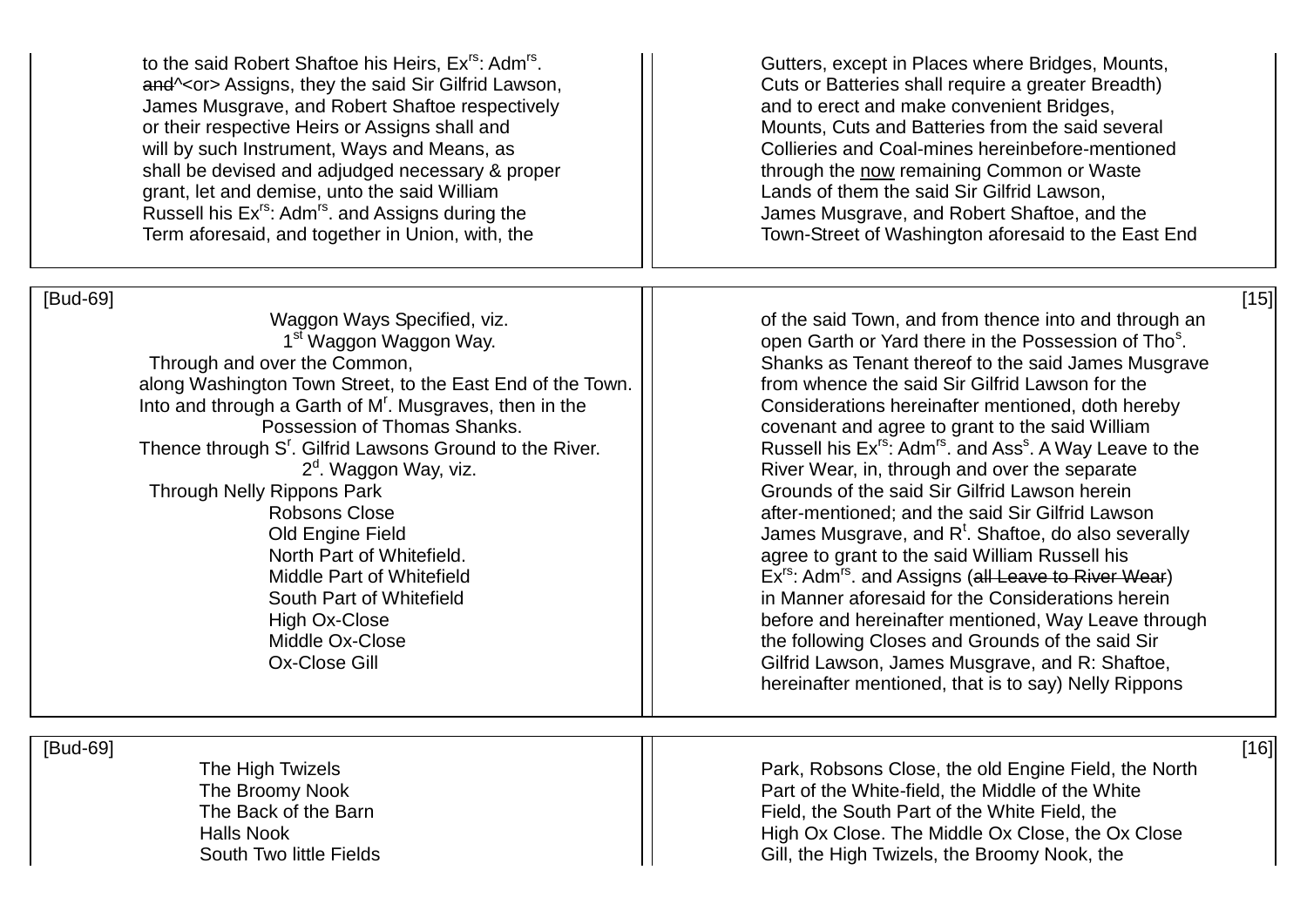& Washington Wood Farm to the River. The State of the Barn, the Halls Nook, South two Little Fields and Washington Wood Farm to the River Wear where a Staith Trunk is intended to be erected and built as hereinafter is mentioned, for which Way Leave to and through the said Garth and \< or > Yard in Possession of the said Thomas Shanks or through the hereinafter described Closes and Ground of the said S'. G. Lawson J. Musgrave, & R. Shaftoe to the River Wear the said Will<sup>m</sup>. Russell his  $Ex^{rs}$ : Adm<sup>rs</sup>. and Assigns is or are to pay no other Rents or Considerations than are before agreed to be paid for the said Collieries and Coal-mines, but is and are to Pay to the Owners or Occupiers of the Ground through which the said Way or Ways

[Bud-69] [17]

James Musgrave Esg<sup>rs</sup>. Certain Way Leave Rent 50. for Leading 125 Tens, and 8 Sh per Ten in Shaftoe respectively, and to and with their respecequal Moieties to Sir G: Lawson and Rob:  $\vert \vert$  tive Heirs and Assigns, that he the said J. Musgrave Shaftoe Esg<sup>r</sup>: for the exceeding Leadings, led or carried down the said Way or Ways.  $\vert \vert$  Russell his Ex<sup>rs</sup>: Administrators or Assigns, out of the

shall be made the like yearly Rent for Damages and Spoils of Ground as is hereinbefore mentioned respecting the said Collieries and Coal-mines.

 Fifthly, the said J. Musgrave doth hereby for £ himself his Heirs, Exrs: Admrs., covenant promise & agree to and with the said  $S<sup>r</sup>$ . G. Lawson & R. his Heirs  $Ex^{rs}$ : Adm<sup>rs</sup>. or Assigns, or the said William said certain or Tentale Rents hereinbefore agreed to be paid by him or them to the said J. Musgrave his Heirs or Ass<sup>s</sup>. shall and will pay or cause to be paid to the said S'. G: Lawson and R: Shaftoe their Heirs or Assigns the certain yearly Rent of Fifty Pounds, and the Rent or Sum of eight Shillings Per Ten, such Measure as aforesaid for every Ten of Coals exceeding the Quantity of One Hundred &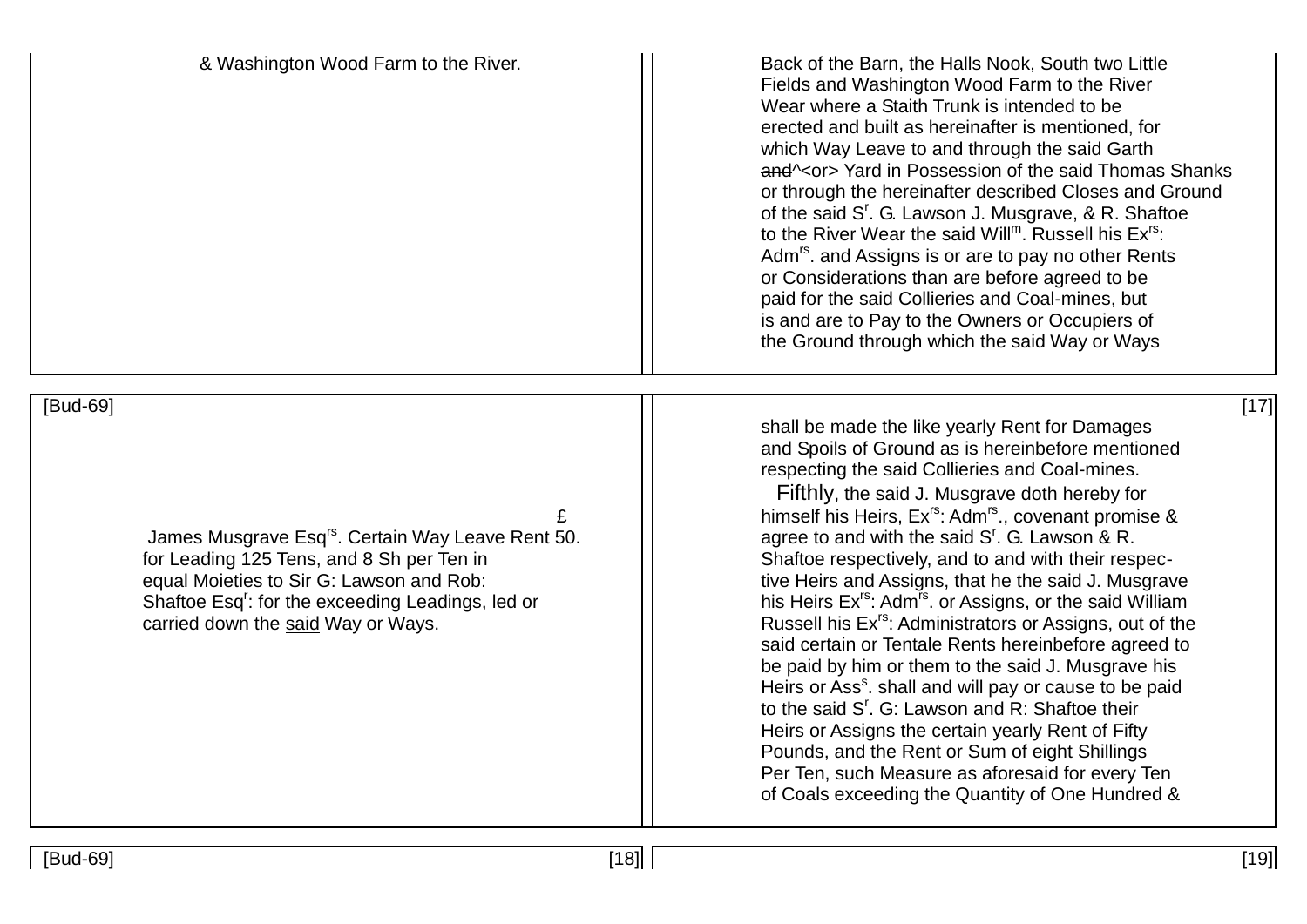twenty five Tens, which shall during the said **And the said Tentate Rent to be also paid half** his proportional or Share of all the Coals which shall be wrought out of the said Coals-mines under **their respective Heirs and Assigns in equal Moie**the Grounds called Washington Common herein- The Matter States. And if in any Year or Years during the before agreed to be demised to the said William  $\vert$  said Term after the Payment of the said certain Russell, and led or carried by or along the Way  $\vert \vert$  Rent commences it shall happen that the Quanti-

N.B. or Ways hereinbefore agreed to be demised to the ties of Coals wrought out of the said James Mussaid William Russell his Ex<sup>rs</sup>: Adm<sup>rs</sup>. & Assigns: Grave said separate Coal-mines and his Share The said certain Way-Leave Rent to be paid by  $\vert \vert$  of the Quantity of Coals wrought out of the said and the first half yearly Payment to be made<br>
on such of those Days as shall first happen,<br>
The sease is to be at Liberty to make up the Show and the Show such of those Days as shall first happen, next after the Leading or Carrying of Coals by or **or Call come Container any succeeding Year or Years** or Years N.B. along the Way or Ways aforesaid or either of them  $\vert \vert$  without paying any Tentale or other Rent for

Term be yearly wrought out of the said separate yearly on the Days aforesaid as the same shall accrue<br>Coal-mines of the said James Musgrave, and for and the said or become due, and those Rents to be paid to the said or become due, and those Rents to be paid to the said Sir G: Lawson and Rob<sup>t</sup>, Shaftoe respectively & equal Portions on the twenty-fourth Day of June<br>and twenty-first Day of December in every Year,<br>and twenty-first Day of December in every Year,<br>and twenty-first Day of December in every Year, said Way or Ways to the River-Wear shall be less Lessee is to be at Liberty to make up the Short the Same.

[Bud-69] [20] [21] Sixthly, the said R: Shaftoe doth hereby for **Net are a Sixthly** Washington Common, hereinbefore agreed to be led himself and his Heirs, Ex<sup>rs</sup>: Adm<sup>rs</sup>. Covenant, promise and and demised by the said Rob. Shaftoe to the said and agree to and with the said Sir G: Lawson, and Milliam Russell, and led or carried by or along the James Musgrave respectively, and with their respective  $\vert \cdot \vert$  Way or Ways hereinbefore agreed to be demised to the Heirs and Assigns that he the said R: Shaftoe his Heirs, Ex<sup>rs</sup>: Adm<sup>rs</sup>. or Assigns or the said W. Russell | Way- Leave Rent to be paid in equal Moieties to his Ex<sup>rs</sup>: Adm<sup>rs</sup>. or Assigns out of the said Tentale Rent hereinbefore agreed for to be paid by him or **the set of the interefact** tively or their respective Heirs or Assigns on the them to the said Rob<sup>t</sup>. Shaftoe his Heirs or Ass<sup>s</sup> said separate Collieries and Coal-mines on the North every Year, and the first Payment thereof to be Side of the said Washington Common, shall and will **Fig. 1** made on such of those Days as shall first happen pay or cause to be paid to the said  $S<sup>r</sup>$ . G: Lawson and James Musgrave their<sup> $\sim$ </sup>Heirs &> Assigns the Rent or  $||$  out of such separate Estates and Collieries by or along Sum of Eight Shillings per Ten such Measure as  $\vert \vert$  the Way or Ways aforesaid or either of them. aforesaid for every Ten of Coals which shall during the said Term be yearly wrought out of the said  $\vert\vert$  for himself his Ex<sup>rs</sup>: and Administrators & Assigns

said  $W^m$ . Russell his  $Ex^{rs}$ : Adm<sup>rs</sup>, and Assigns: the said the said  $S^s$ . G. Lawson and Ja: Musgrave respec-24<sup>th</sup> Day of June and 21<sup>st</sup> Day of December in next after the Leading or Carrying of Coals wrought

Seventhly, said S'. G. Lawson doth hereby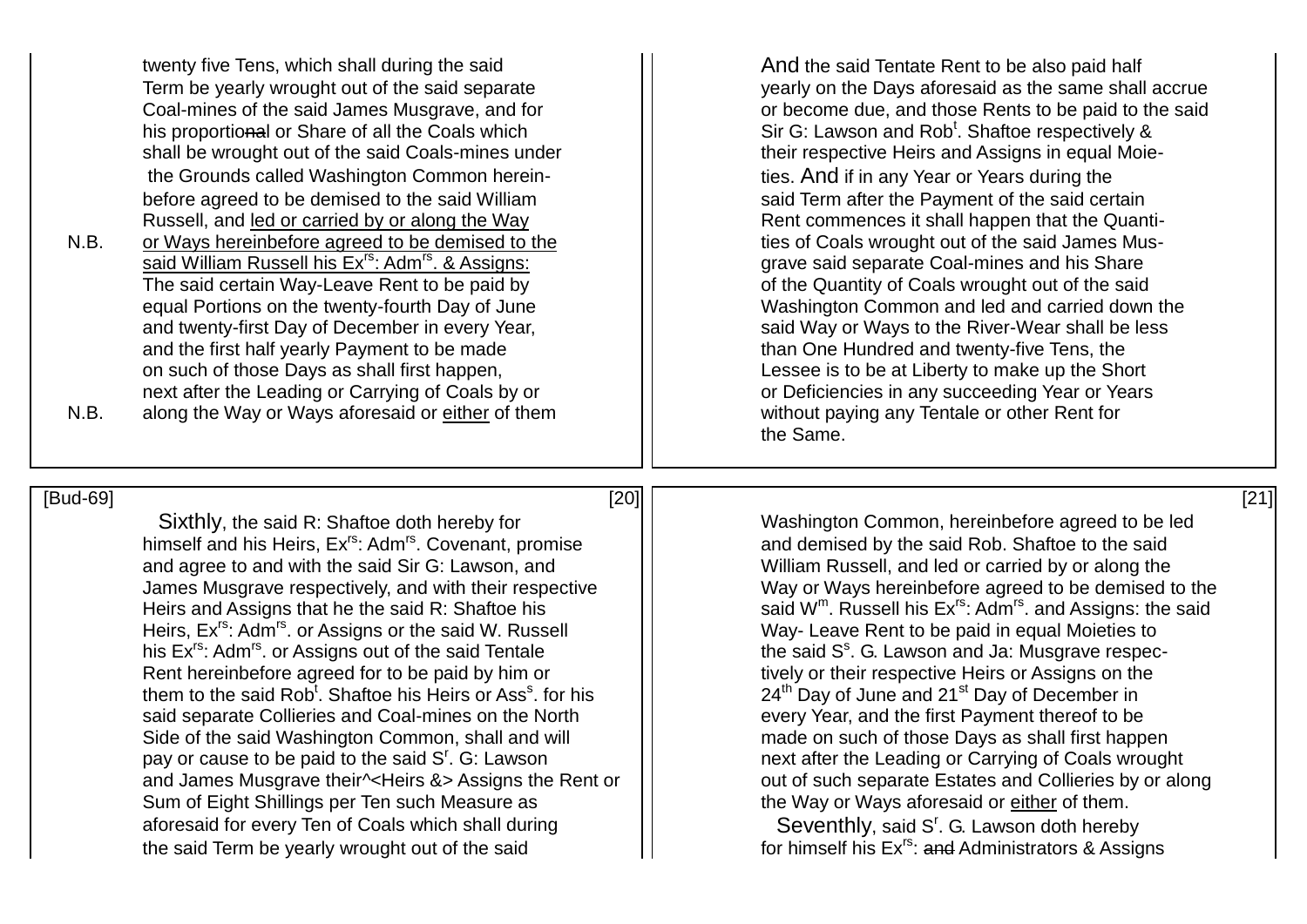| [Bud-69]                                                                                                                                                                                                                                                                                                                                         | $[22]$<br>W. Russell his Ex <sup>rs</sup> : Adm <sup>rs</sup> . and Assigns, that in Consideration<br>of the Rent and Agreements hereinafter Stipulated and<br>agreed to be paid by the said William Russell his Heirs<br>$Ex^{rs}$ : Adm <sup>rs</sup> . or Assigns, he the said $Sr$ . G. Lawson his Heirs or<br>Assigns shall and will grant let and demise unto<br>the said W. Russell his Ex <sup>rs</sup> : Adm <sup>rs</sup> . & Assigns, during<br>the Term aforesaid and together and in Union with<br>the said several Collieries and Coal-mines, and the<br>said W. Russell doth hereby covenant and agree to<br>take a Demise of Sufficient and convenient Way<br>Leave or Liberty of Passage, and Liberty to make, Lay<br>and use one or more Main Waggon Way or Waggon<br>Ways, Bye-Way or Bye Ways, not exceeding the Breadth<br>(of fourteen Yards as) aforesaid, except as aforesaid, and<br>to erect and make convenient Bridges, Mounts, Cuts<br>and Batteries, from the said Garth or Yard in Possession<br>of the said Thomas Shanks as Tenant thereof to the<br>said James Musgrave, through, over and along the<br>several Closes and \ <or> Parcels of Ground of the said</or> |
|--------------------------------------------------------------------------------------------------------------------------------------------------------------------------------------------------------------------------------------------------------------------------------------------------------------------------------------------------|--------------------------------------------------------------------------------------------------------------------------------------------------------------------------------------------------------------------------------------------------------------------------------------------------------------------------------------------------------------------------------------------------------------------------------------------------------------------------------------------------------------------------------------------------------------------------------------------------------------------------------------------------------------------------------------------------------------------------------------------------------------------------------------------------------------------------------------------------------------------------------------------------------------------------------------------------------------------------------------------------------------------------------------------------------------------------------------------------------------------------------------------------------------------------------------------------------|
| [Bud-69]<br>Sir Gilgrid Lawsons Grant of Way Leave to M'. Russell.<br>viz. From Shank's Garth,<br>Through Slinglee Garth,<br>The Intake<br>The Flarticroft (Hartecroft)<br>The several Closes of Little Field Farm.<br>The several Closes of Washington Wood d <sup>o</sup> .<br>W. Russell Covenants to pay Sir G: Lawson $2^{\circ}/0^{\circ}$ | $[23]$<br>Sir G. Lawson hereinbefore mentioned to the River<br>Wear, where the said Staith or Trunk is intended<br>to be erected and built as hereinbefore is mention-<br>ed. That is to say, Slinglee or Calf Garth, the Intake<br>the Flarticroft, all or any of the several Closes or<br>Parcels of the Little Field Farm, and all or any of<br>the several Closes or Parcels of Washington Wood<br>Farm.<br>Eighthly, the said William Russell doth hereby for<br>himself his Heirs, Ex <sup>rs</sup> : and Adm <sup>rs</sup> . covenant, promise &                                                                                                                                                                                                                                                                                                                                                                                                                                                                                                                                                                                                                                                |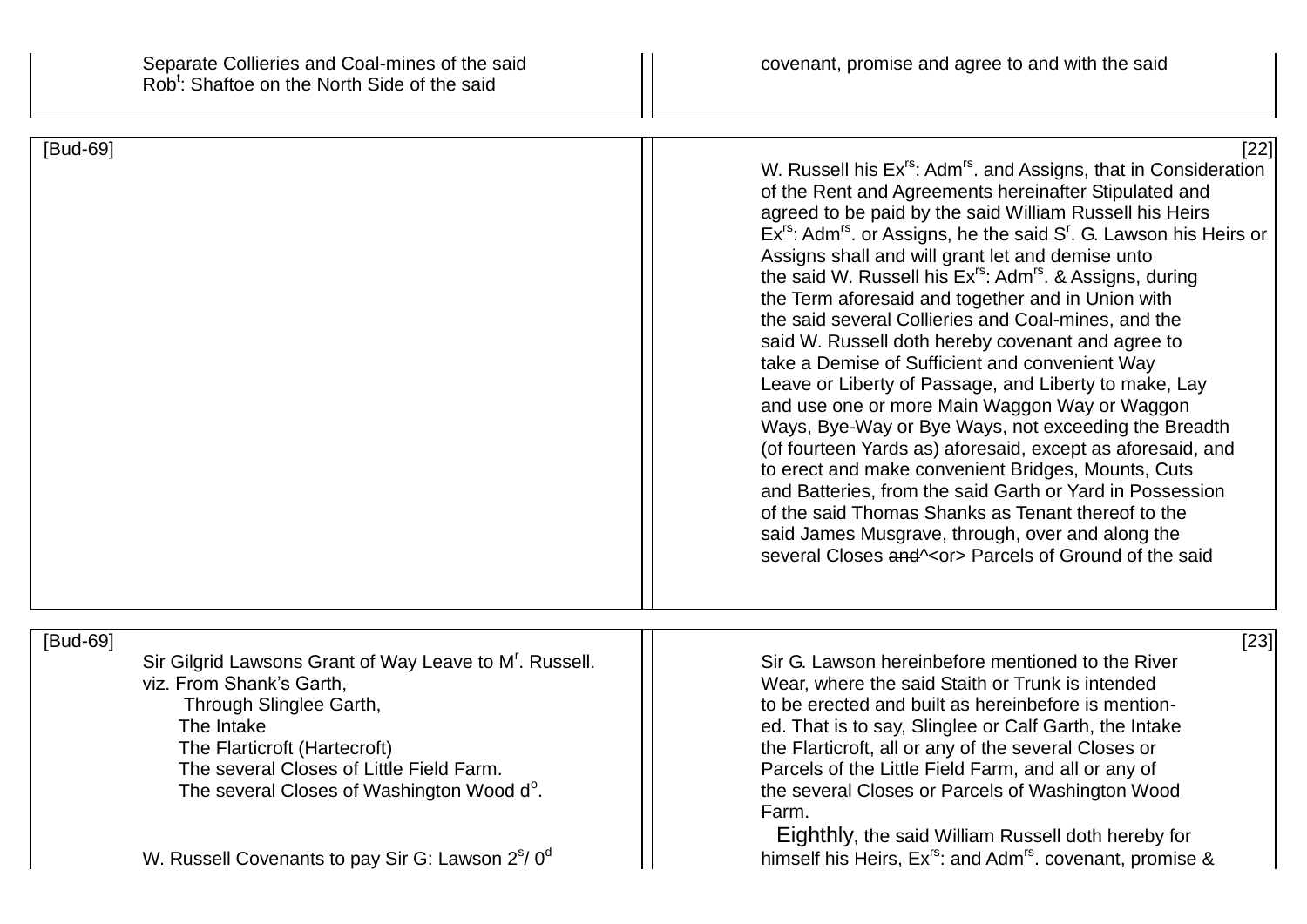| per Ten for all Coals Led to the River Wear.                                                                                                                                                                                                                                                                                                                                                                                                                                                                                                                                                                                                                                                                                                                                                                                                                                                                                                                                                                                                                                                                                                                                                                                         | agree to and with the said S'. G. Lawson his Heirs or<br>Assigns that he the said William Russell his Heirs,<br>Ex <sup>rs</sup> : Adm <sup>rs</sup> , and Assigns shall and will pay or cause<br>to be paid to the said Sir G: Lawson his Heirs or Ass <sup>s</sup> .<br>the Rent or Sum of Two Shillings per Ten such<br>Measure as aforesaid for every Ten of Coals which<br>shall during the said Term be Yearly wrought<br>out of all or any of the Collieries or Coal-mines                                                                                                                                                                                                                                                                                                                                                                                                                                                                                                                                                                                                                                                                                                                                                                                                                                                                                                                                                                                          |
|--------------------------------------------------------------------------------------------------------------------------------------------------------------------------------------------------------------------------------------------------------------------------------------------------------------------------------------------------------------------------------------------------------------------------------------------------------------------------------------------------------------------------------------------------------------------------------------------------------------------------------------------------------------------------------------------------------------------------------------------------------------------------------------------------------------------------------------------------------------------------------------------------------------------------------------------------------------------------------------------------------------------------------------------------------------------------------------------------------------------------------------------------------------------------------------------------------------------------------------|----------------------------------------------------------------------------------------------------------------------------------------------------------------------------------------------------------------------------------------------------------------------------------------------------------------------------------------------------------------------------------------------------------------------------------------------------------------------------------------------------------------------------------------------------------------------------------------------------------------------------------------------------------------------------------------------------------------------------------------------------------------------------------------------------------------------------------------------------------------------------------------------------------------------------------------------------------------------------------------------------------------------------------------------------------------------------------------------------------------------------------------------------------------------------------------------------------------------------------------------------------------------------------------------------------------------------------------------------------------------------------------------------------------------------------------------------------------------------|
| [Bud-69]<br>$[24]$<br>of the said Sir G. Lawson, Ja <sup>s</sup> . Musgrave, and R. Shaftoe,<br>or any of them therein as aforesaid agreed to be let<br>and demised to the said William Russell, and led or<br>carryed along the said Way or Ways hereinbefore agreed<br>to be demised by the said Sir G. Lawson to the said<br>W <sup>m</sup> . Russell his Ex <sup>rs</sup> : Adm <sup>rs</sup> . & Assigns, the said Wayleave<br>to be paid on the 24 <sup>th</sup> Day of June and 21 <sup>st</sup> Day of<br>December in every Year, and the first Payment there-<br>$<$ be $>$<br>of to be^ made on such of those Days as shall first happen<br>next after the Leading and Carrying of Coals by or a-<br>long the Way or Ways last aforesaid and that the said<br>William Russell his Heirs, Ex <sup>rs</sup> : Adm <sup>rs</sup> . or Ass <sup>s</sup> . shall<br>and will pay or cause to be paid to the Owners or<br>Occupiers of the Ground through which the said<br>Way or Ways shall be made, the like yearly Rent for<br>Damage and Spoil of Ground as is hereinbefore<br>mentioned respecting the said Collieries & Coal-mines<br>hereinbefore agreed to be demised by the said James<br>Musgrave to William Russell. | $[25]$<br>Ninthly, the said S <sup>r</sup> . G. Lawson, doth hereby for<br>himself his Heirs, Ex <sup>rs</sup> : Adm <sup>rs</sup> . Covenant, promise and<br>agree to and with the said James Musgrave & R. Shaftoe<br>respectively and their respective Heirs, Ex <sup>rs</sup> : Ad <sup>rs</sup> . & Ass <sup>s</sup> :<br>and also to and with the said William Russell his Ex <sup>rs</sup> :<br>Ad <sup>rs</sup> . & Ass <sup>s</sup> : that in Consideration of the several Rents<br>hereinbefore Stipulated and agreed to be paid by the<br>said W <sup>m</sup> . Russell his Heirs, Ex <sup>rs</sup> : Ad <sup>rs</sup> . or Assigns, and<br>of the Rent hereinafter Stipulated and agreed to be<br>paid by the said Ja. Musgrave and W <sup>m</sup> . Russell respec-<br>tively and their respective Heirs, Ex <sup>rs</sup> : Adm <sup>rs</sup> . & Ass <sup>s</sup> :<br>he the said S <sup>r</sup> . G. Lawson his Heirs or Assigns shall &<br>will grant, let and demise unto the said W. Russell his<br>Ex <sup>rs</sup> : Ad <sup>rs</sup> . & Ass <sup>s</sup> : during the Term aforesaid and toge-<br>ther and in Conjunction with the said several Collieries<br>Coal-mines and Way- Leaves, all that Quay or Parcel<br>of Ground of him the said S <sup>r</sup> . G. Lawson adjoining to<br>the River and extending in Length from Barnstone<br>Grounds Westward sixty Yards, and in Breadth at<br>the East End twenty-two Yards or thereabouts, and |
| [Bud-69]                                                                                                                                                                                                                                                                                                                                                                                                                                                                                                                                                                                                                                                                                                                                                                                                                                                                                                                                                                                                                                                                                                                                                                                                                             | [26]<br>at the West End thereof thirty Varde or thereaboute with                                                                                                                                                                                                                                                                                                                                                                                                                                                                                                                                                                                                                                                                                                                                                                                                                                                                                                                                                                                                                                                                                                                                                                                                                                                                                                                                                                                                           |

at the West End thereof thirty Yards or thereabouts, with Liberty to erect and build thereon a Staith and Trunk leaving a Sufficient Way or Passage of twenty Feet wide between the said Staith or Trunk and the Dwelling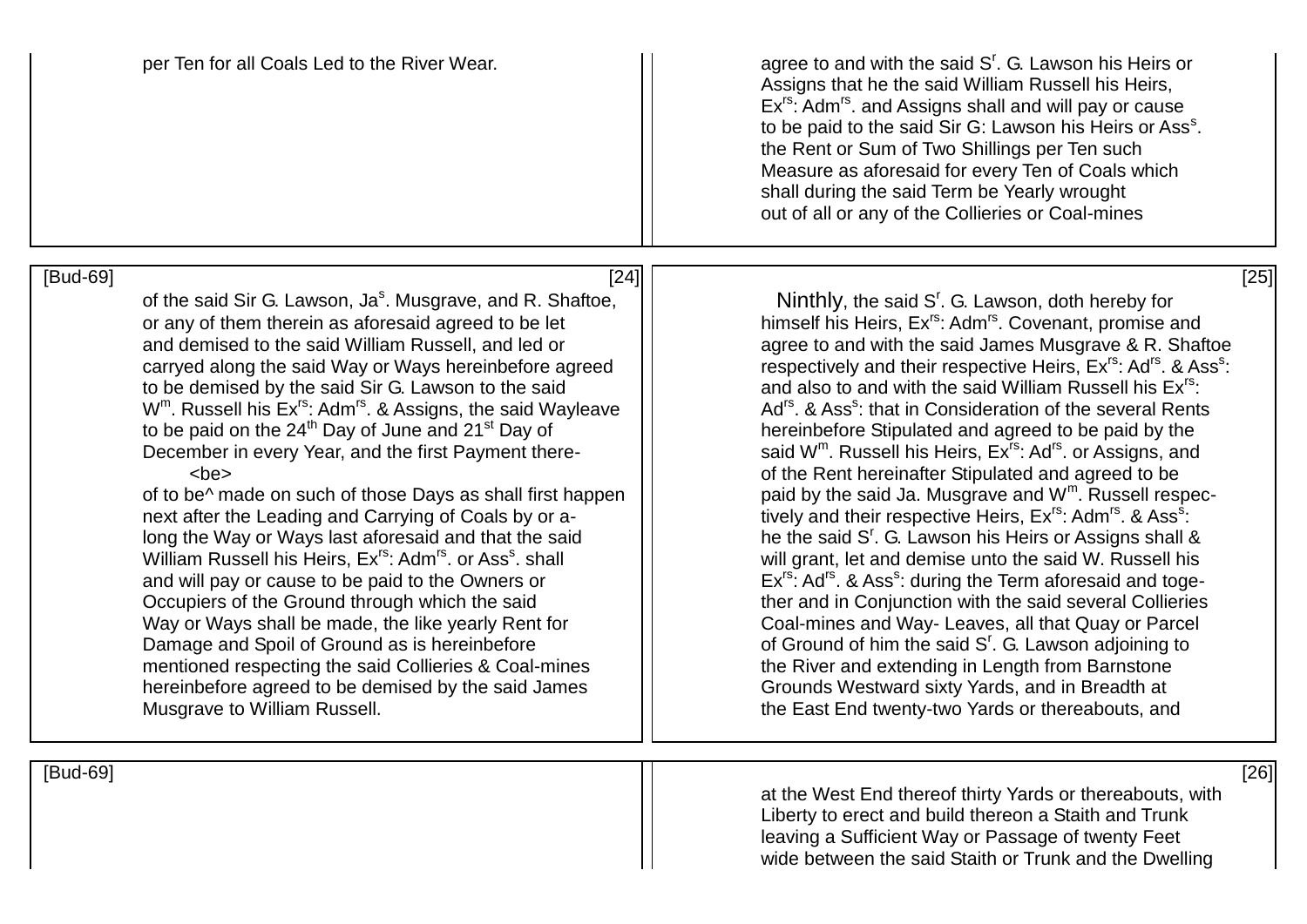James Musgrave and  $W^m$ . Russell Esg<sup>rs</sup>. Covenant to pay Sir G: Lawson, in equal Moieties, Staith Rent  $\vert \vert$  their several Heirs, Ex<sup>rs</sup>: Adm<sup>rs</sup>. covenant promise

House now in the Occupation of William Green as Tenant to the said Sir G. Lawson, and also Liberty to erect & make and build a Staith-House, Store-house, Store Yard, Staith Shop, and other Conveniences on the North and North West Side of the said Staith or Trunk.

Tenthly, the said James Musgrave and Will<sup>m</sup>. Russell do hereby for themselves severally and for of 15 £, per Annum. — The said Sir G. Lawson his Heirs. and Ass<sup>s</sup>. that they will respectively pay in equal Moieties to him the said Sir G. Lawson his Heirs or Ass<sup>s</sup>. the yearly Rent or Sum of Fifteen Pounds for the said Staith or Trunk and other^<the> Erections, Build<sup>s</sup>. & Conveniencies aforesaid, the said yearly Rent to be paid half Yearly on the Days aforesaid, the First Payment

[Bud-69] [27]

thereof to be made on such of the said Days as shall first & next happen after the Leading of Coals to the said Staith or Trunk, and in the mean Time form and after the Beginning to erect the said Trunk or Staith until Coals shall be led thereto, the said J. Musgrave and Will<sup>m</sup>. Russell are to pay to the said Sir G. Lawson in equal Moieties the yearly Rent of Fifteen Shillings.

 Eleventhly, the said W. Russell doth hereby for himself his Heirs, Ex<sup>rs</sup>: Adm<sup>rs</sup>. & Ass<sup>s</sup>. covenant promise and agree to and with the said Sir G. Lawson his Heirs, Ex<sup>rs</sup>: & Adm<sup>rs</sup>. that the said William Russell his Heirs, Ex<sup>rs</sup>: Adm<sup>rs</sup>. or Ass<sup>s</sup>. shall and will within one Year after his or their requesting the Lease to John Galley hereinafter mentioned to be determined pay or cause to be paid to the said  $S^r$ .G. Lawson his Heirs or Ass $^s$ . such Sum or Sums of Money as he or they are bound and obliged to pay, not exceeding sixty-three Pounds to the said John Galley upon determining the Term before the same would expire which he now has in a certain Messuage or Dwelling House and Garden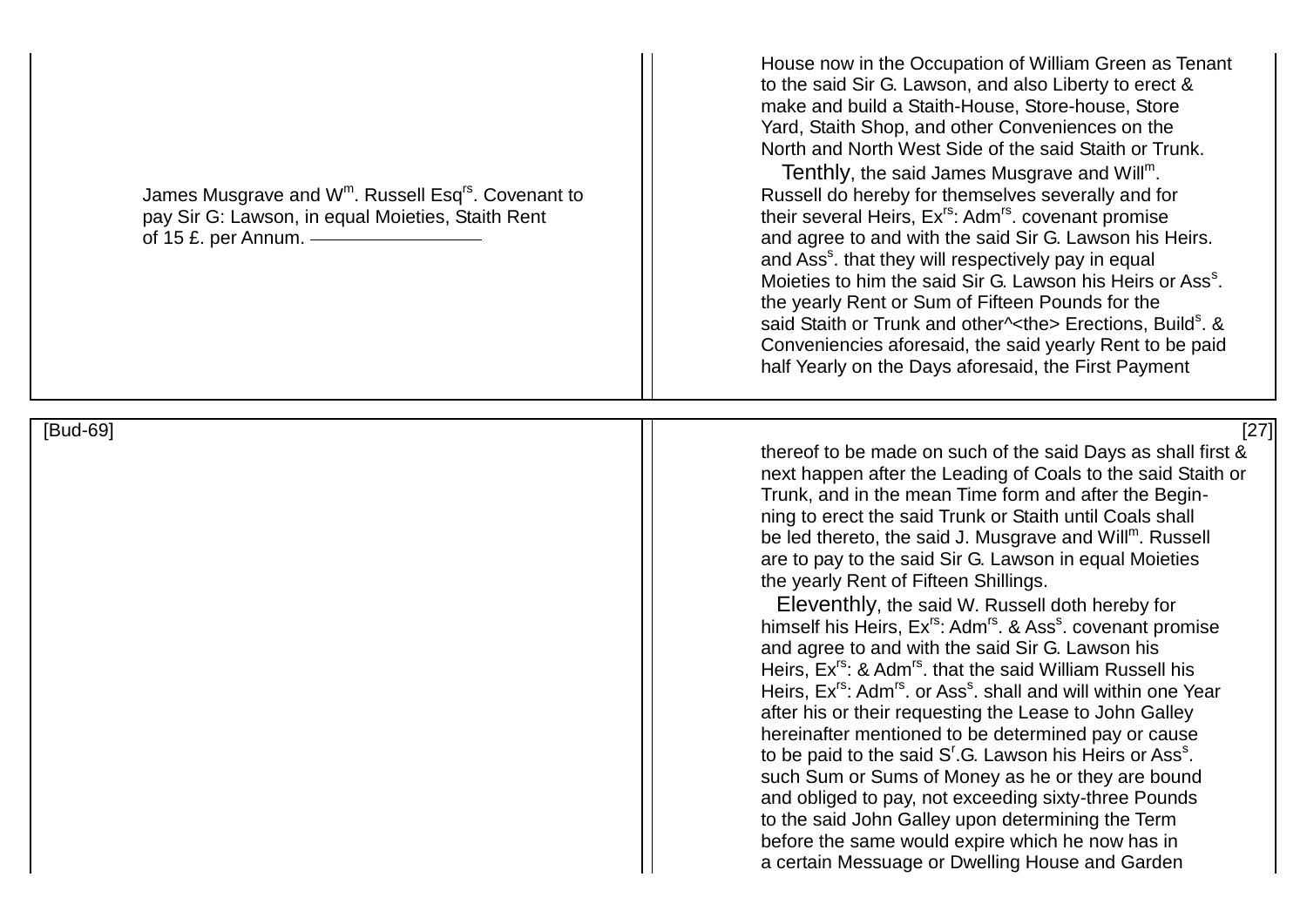[Bud-69] [28]

whereon the said Staith or Trunk is intended to be Courses, Out-Strokes and other Communications, and to erected. which the said W. Russell is to pull down in Order to erect and build the said Staith  $\sim$ or>and and and other Buildings and Conveniencies in the Land Trunk, according to a Covenant, Provisoe, or Agreem<sup>t</sup>. contained in  $a$ <sup> $\lt$ </sup>the> Lease of the said Messuage or Dwell<sup>g</sup>. House and Garden from the said  $S<sup>r</sup>$  G I awson to the said John Galley. **by to be demised, lie, and in and through the Collieries** 

agreed by and between the said  $S<sup>r</sup>$ . G. Lawson, James Musgrave, and R. Shaftoe respectively, and they do  $\vert \vert$  Managing and Conducting all or any of the Collihereby for themselves severally and for their several erres or Coal-mines hereby agreed to be demised, Heirs,  $Ex^{rs}$ : & Adm<sup>rs</sup>. Covenent, promise and agree to  $x = 1$  and Leading, Taking and Carrying away the Coals with each other and the Heirs,  $Ex^{rs}$ : Adm<sup>rs</sup>, & Ass<sup>s</sup>, of each other, and also to and with the said W. Russell **in the set of the set out in as full ample and beneficial Manner** his Ex<sup>rs</sup>: Adm<sup>rs</sup>, & Ass<sup>s</sup>. That for the Consideration aforesaid, they will severally grant, and let and demise to the  $\vert \vert$  such Lands, Grounds, Collieries and Coal-mines said Will<sup>m</sup>. Russell his Ex<sup>rs</sup>: Adm<sup>rs</sup>, and Assigns full and free Liberty, Power and Authority to make Pits, Trenches, Grooves, Drifts, Water-Gates, Water-

erect, build and make Fire Engines or other Engines . and Grounds belonging to every or any of them the . | | said S<sup>r</sup>. G. Lawson, J. Musgrave, and R. Shjaftoe under which the said Collieries and Coal-mines here-Twelfthly it is mutually and Separately and Coal-mines within and under those Grounds respectively for the Winning, Working, Carrying on and other Things to be wrought or Gotten thereto all Intents and Purposes as if the whole of had been the separate Property of any one of them the said  $S<sup>r</sup>$ . G. Lawson, J. Musgrave, and R. Shaftoe

## [Bud-69] [29]

and as if he had granted and demised the same to the be chosen by the said William Russell his  $Ex^{rs}$ :<br>said W. Russell his Ex<sup>rs</sup>:<br>the other or others by the said W. Russell

agreed by and between all the said Parties hereto that one or more proper Lease or leases or other **Fig. 1.1.** The Southerman or Assigns: In Witness whereto the said Parties Instrument or Instruments (all proper, usual, and have have hereunto set their Hands and Seals the reasonable Grants, Exceptions, Reservations, Provisoes Day and Year herein before written, Covenants and Agreements) shall as soon as conve- Fig. 1.1 Covenants and Agreements and Sulfrid Lawson. niently may be, be prepared and executed in James Musgrave. Order to carry those Articles into full and effectual Execution, and that in such Lease or Leases or other Instrument or Instruments, all proper

Adm<sup>rs</sup>, or Assigns, and the other or others by the said And lastly, It is hereby mutually & separately Summan Sir G. Lawson, J. Musgrave, and R: Shaftoe respectively or their respective Heirs, Ex<sup>rs</sup>: Adm<sup>rs</sup>.

> Rob<sup>t</sup>. Shaftoe Will<sup>m</sup>. Russell.